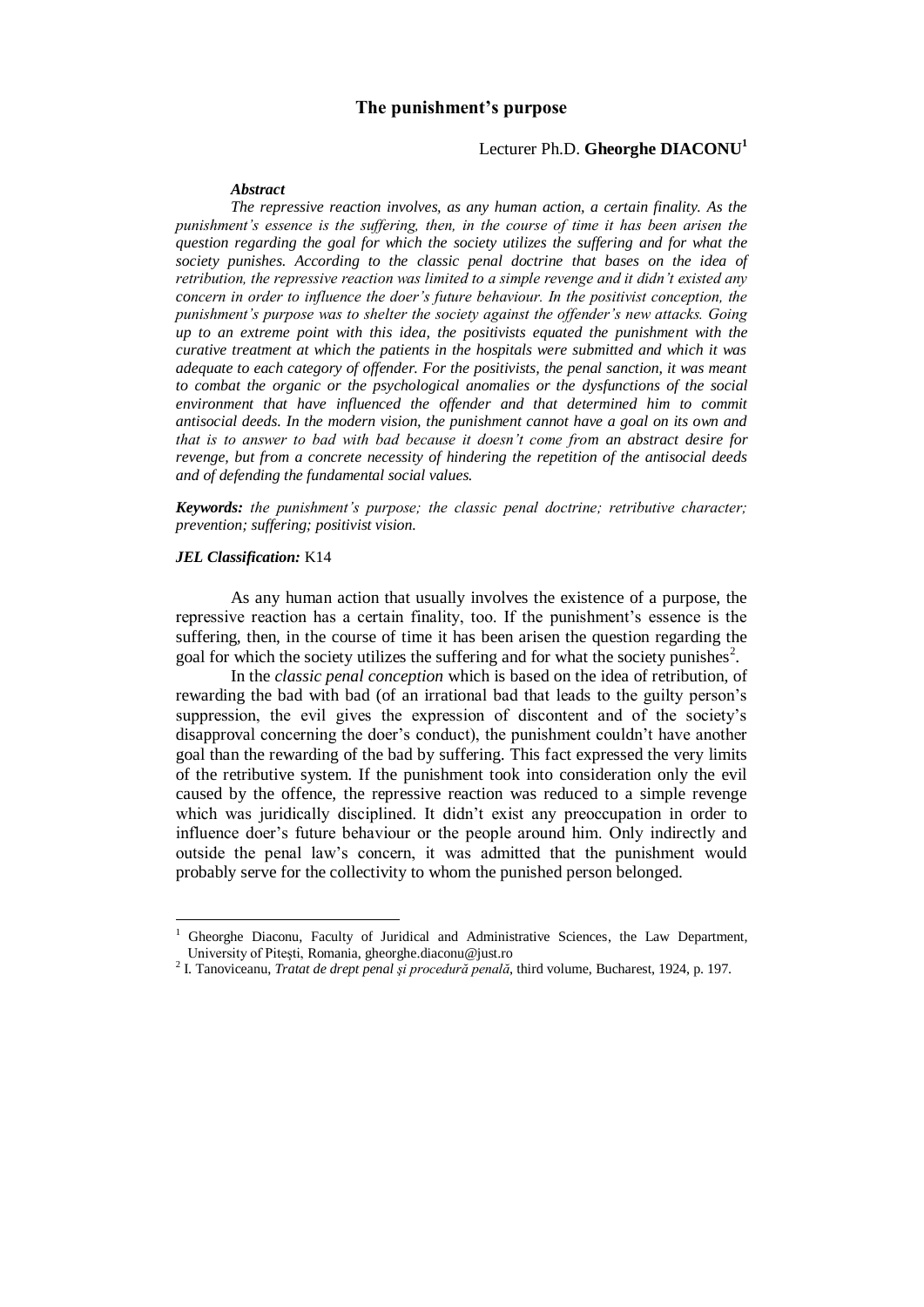In the positivist conception, the punishment's goal was to shelter the society against the offender's other new attacks. Going up to an extreme point with this idea, the positivist equated the punishment with the curative treatment at which the patients in the hospitals or in other places of treatment were submitted and which it was adequate to each category of offenders<sup>3</sup>. For the positivists, the penal sanction conceived as punishment and as safety measure, it was meant to combat rather the organic or the psychological anomalies or the dysfunctions of the social environment that have influenced the offender and that determined him to commit antisocial deeds. The fact which was decisive in the sanctions' enforcement was the identification of the doer's state of danger in order to decide over the most proper social defence measure which could be even the convict's physical elimination or his life exile. It didn't exist the concern to analyse the deed's gravity and the doer's guilt but only his state of danger, the deed was considered as a symptom of the danger state. The state's role was to prevent the doer's criminal impulse by the punishment; the culpable action wasn't the punishment's basis but it was its occasion<sup>4</sup>.

In *the modern vision*, the punishment cannot have a goal on its own and that is to answer to bad with bad because it doesn't come from an abstract desire for revenge or for rewarding the evil with evil, but from a concrete necessity of hindering the repetition of the antisocial deeds and of defending the fundamental social values. The punishment has no other basis than the social defence, its finality or its goal it's mainly the prevention. The punishment interferes in order to protect the society by preventing that the offender shouldn't repeat his deeds, that other persons shouldn't follow his example and also in order that the feeling of revolt in the society's member consciences shouldn't degenerate into fateful consequences up to manifestations of injustice.

In the Romanian penal doctrine it is admitted too that the punishment is the principal mean in order to achieve the penal law's purpose, in the sense of article 1 of the Penal Code; in this way, the punishment's purpose coincides with the penal law's purpose. Thus, for instance, article 52 paragraph 1 of the Penal Code stipulates that the punishment's purpose is "the prevention of committing new offences". The defence of the fundamental social values involves the idea of prevention against any injury which is brought over these values"<sup>5</sup>.

Therefore, the punishment's goal is to hinder the offender from causing prejudices to the other members of the society and at the same time to drive him away from the perpetration of similar deeds. Although the punishment refers to a past deed, it can aim nothing else but the fact that no more offences should be committed in the future.

According to an opinion, the punishment exercises the action of general prevention in three directions: for the persons with a latent criminality that are unknown yet, by preventing them from taking the convict's behaviour; for the

<u>.</u>

<sup>3</sup> E. Altavilla, *Legamenti della parte generale di un codice penale in Rivista de diritto e procedure penale*, 1920, p. 92.

<sup>4</sup> Jesbech, Lehrbuch, *Des strarfrecht, Allgemeiner Teil*, Berlin, 1988, p. 63.

<sup>5</sup> C. Bulai, *Manual de drept penal, Partea generală*, All Publishing house, 1997, p. 285.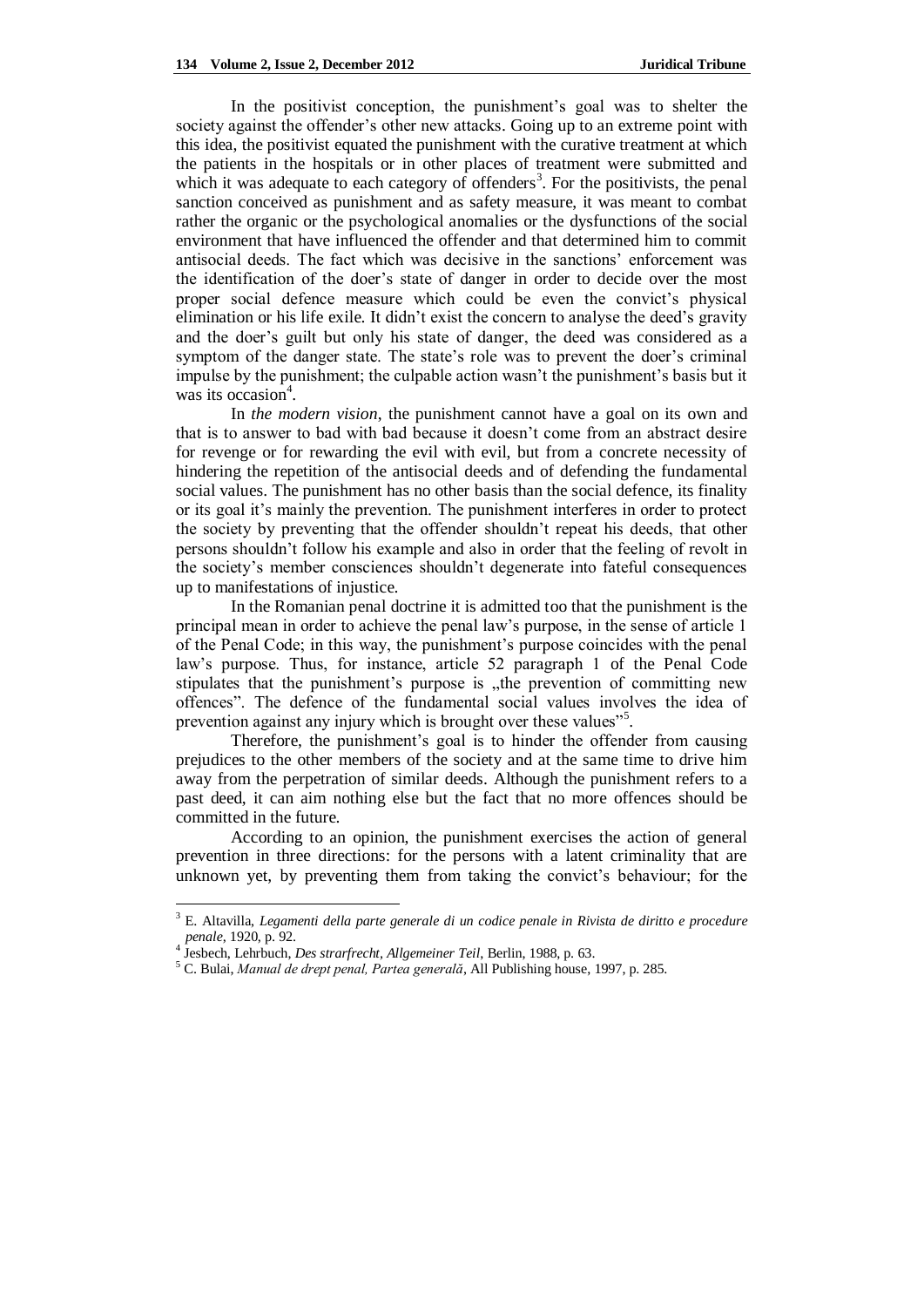offence's victim, by preventing her from making her own justice by breaking the law; for the entire collectivity, by giving satisfaction to the moral conscience and to the feeling of justice, thus preventing the perpetration of other penal deeds that could result from the general discontent<sup>6</sup>.

According to some other authors' opinions, as the punishment represents a bad, a suffering, its effect couldn't be anything else than a bad. Such a reasoning doesn't take into consideration the fact that although the punishment represents an individual physical and moral suffering, it doesn't represent an evil concerning the character of the action developed by the state in order to ensure the triumph of the justice and to reestablish the juridical order and to protect the social values; concerning this aspect, the punishment is good, it has a positive value<sup>7</sup>. Actually, the bad, the suffering, besides it's good in comparison with the general interest, it helps the offender and determines him not to commit mistakes again and it avoids a new constraint. Therefore, the punishment is a bad utilized in the convict's favour too, beside the good brought to the society.

On the other hand, if we consider the punishment as an immoral evil, then it wouldn't have to be enforced even if a benefic goal had been aimed because the purpose doesn't excuse the means<sup>8</sup>. In fact, the punishment regarded only from an individual point of view is a bad, but in the light of the general interest which it reflects later on over the person too, the punishment has a positive value<sup>9</sup>.

The preventing from committing other new offences – it was acknowledged as a remote purpose of the punishment and by this acknowledgement it's realised a more efficient protection of the society against the offences. The preventive conduct is imposed both to the collectivity (the general prevention) and to the individual person who is submitted to the penal sanction (the special prevention). Both forms of prevention represent the very purpose of the punishment.

### **A. The general prevention**

The general prevention involves the influence of the collectivity not only by the threatening with the punishment since the moment of the penal law's entering into force, but also by its enforcement and execution, in relation with a certain person. In this way, the punishment exercises a strong psychological influence over the citizens' mind and determines them not to commit offences. The general prevention is realised in each of the three moments of the penal repression: in the moment of the penal norm's issue; in the moment of the punishment's enforcement; in the moment of the punishment's execution.

*Ante delictum*, the general prevention is realised by the simple description of the incriminated deed and by the stipulation of the punishment within the norm of incrimination. This effect is produced from the very moment of the penal law's

<u>.</u>

<sup>6</sup> V. Dongoroz, *Drept penal. Tratat*, Bucharest, 1939, p. 583.

<sup>&</sup>lt;sup>7</sup> G. Antoniu, *Contribuții la studiul esenței, scopului și funcțiilor pedepsei*, "Revista de drept penal" no. 2/1998, p. 19.

<sup>8</sup> G. Bettiol, *Diritto penale. Parte generale*, Padova, 1973, p. 666.

<sup>9</sup> F. Antolisei, *Manuale di diritto penale, Parte generale*, Giufre, Milano, 1991, p. 623.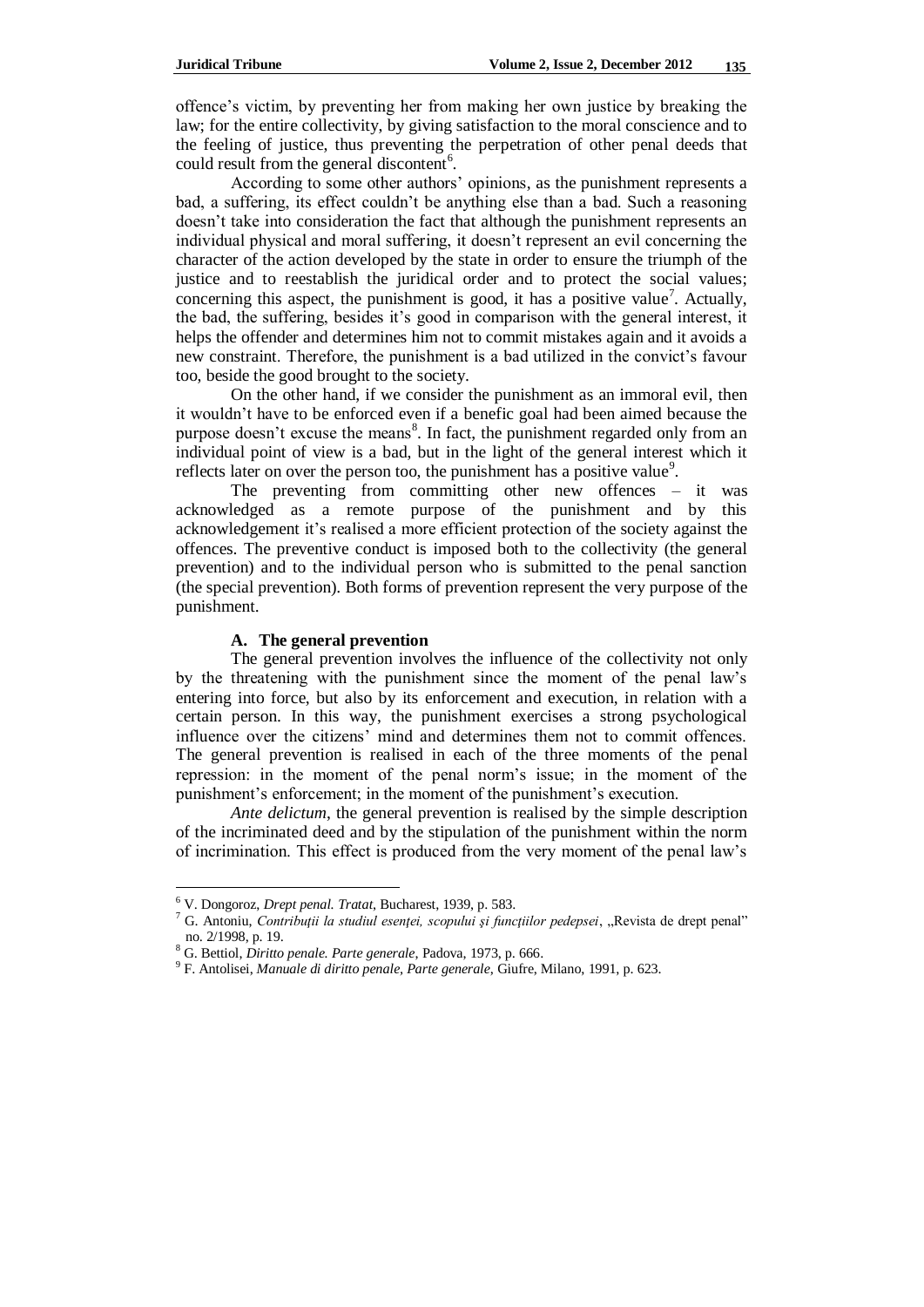coming into force; the emphasis of the fundamental social values that are protected, of the society's exigences in relation with the person's bahaviours and also the showing of the consequences of the prejudices caused to the values which are protected by law, all these are meant to determine the norm's addressees to adopt a conduct in accordance with the law; thus, the positive side of the general prevention is achieved<sup>10</sup>. At the same time, by the limits of the punishment that are established for breaking the norm of incrimination, the ones that are threatened are those addressees of the norm that are hesitating; thus they are intimidated in order to abstain from committing offences and to avoid the punishment's enforcement; in this way, the negative side of the general prevention is realised<sup>11</sup>. But, in order to exercise efficiently the intimidation, the penal norm has to be clear<sup>12</sup> and the punishment has to be corresponding to the degree of social danger which is presented by the injuries caused to the fundamental social values. Thus, the persons should not understand a discord between the legal evaluation of a deed considered as dangerous and the society's moral degree education. At the same time, the threatening has to be real and it has to create the conscience of the punishment's inevitability and promptness, in case of breaking the penal law.

*Post delictum*, the general prevention is realised in two different moments: the moment when the punishment is enforced by the court and the punishment's execution moment.

In both cases, the punishment has influence not only over the conduct for the persons that are obliged to stand the consequences of the conviction sentence, but also it influences the behaviour for those that learn the lessons for their own behaviours from the convict's example<sup>13</sup>.

The sufferings and the privations that are inherently involved by the punishment, they create disturbance not only in the punished offender's conscience, but also in the other persons' conscience that take knowledge of the committed offence and of the punishment which was enforced<sup>14</sup>. The general prevention is easier realised if the persons' conscience adhere to the penal law's exigences by their own accord and in a conscious mode; by their own principles, they abstain from breaking the law and they are aware of the fact that the law means order and that the society needs order; "the disorder is the mother of all misfortunes", as Aristotel said. But, there are people that abstain from the perpetration of offences not because they feel a repulsion for such deeds, but because they are afraid of the punishment. This fear becomes real when these persons notice that the one who breaks the law is immediately punished and in a proper measure.

<u>.</u>

<sup>&</sup>lt;sup>10</sup> G. Antoniu, Sanțiunea penală – Concept și caracterizare, "Revista Română de Drept" no. 10/1981, p. 7.

 $11\text{ V}$ . Dongoroz, work cited, p. 585.

 $12$  C. Bulai, work cited, p. 373.

<sup>&</sup>lt;sup>13</sup> I. Tanoviceanu, work cited, p. 205.

<sup>&</sup>lt;sup>14</sup> C. Stegăroiu, *Drept penal. Partea generală*, second part, University Babeș Bolyai, Cluj, 1958, p. 253.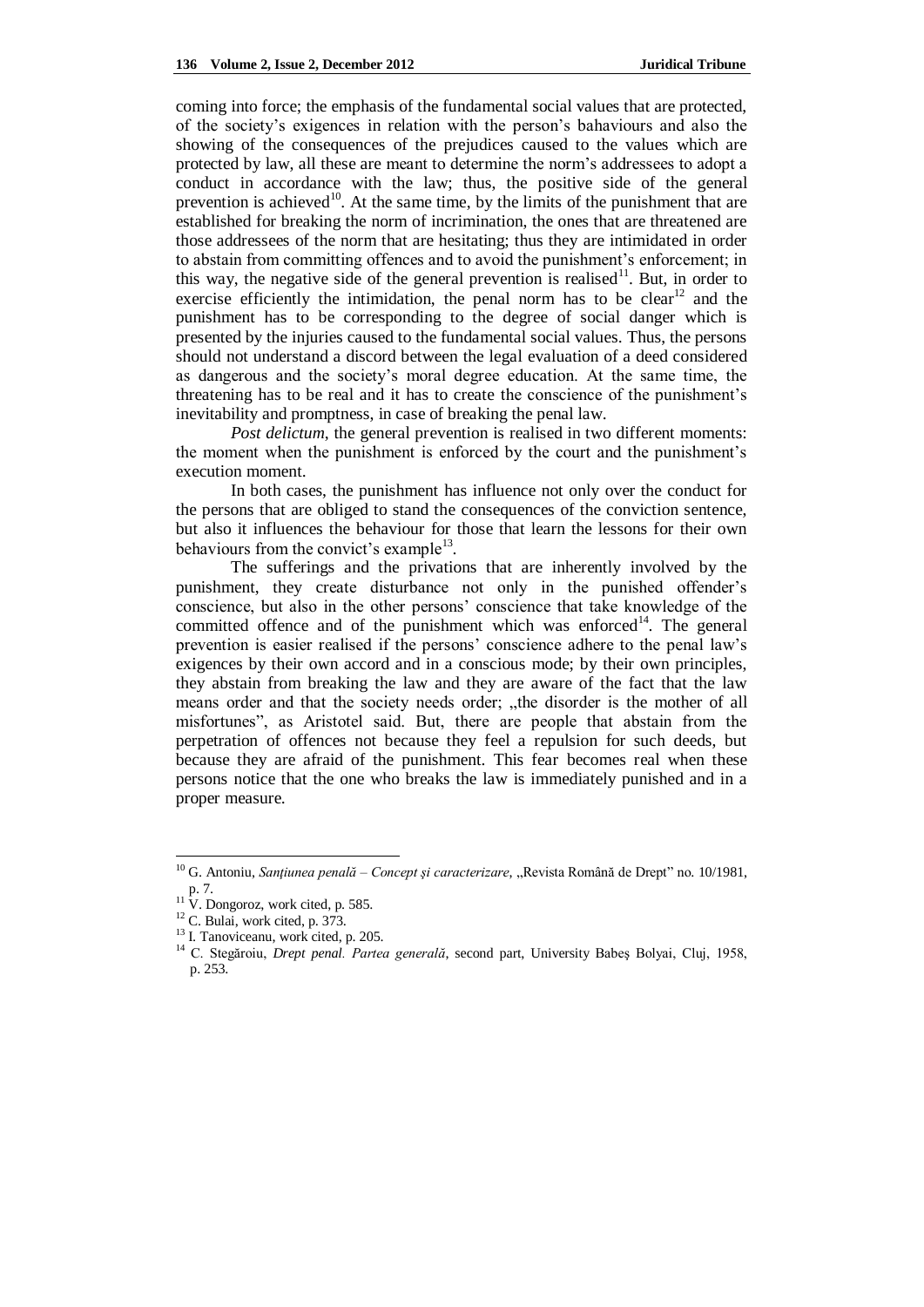The moment of the punishment's execution also generates effects not only over the offender's conduct but also over other persons that see the constraint at which the convict is submitted; thus they can reflect over their future behaviour and they abstain from the perpetration of offences.

According to an opinion, the repression and the prevention are not different ideas because by repression is realised the prevention; by operating over the past, it can be operated over the future<sup>15</sup>. Another author emphasized that the retribution and the prevention are not principles that cannot be reconciled; their unity is possible because the punishment is enforced not for itself, but it's enforced with the purpose of the social defence against the future offences and it serves to this goal as far as it is retributive<sup>16</sup>.

The idea according to which the punishment is enforced and executed has influence over the other persons' behaviours mustn't be taken to an extreme point; the person who was punished mustn't become the instrument for reeducation for the other persons, meaning an instrument utilized with purposes of penal policy; this would mean that he is not punished for what he deserves but he would be punished in order to frighten the others<sup>17</sup>. By this fact, it wouldn't be aimed the justice reflected in the punishment, but the effect that could be realised by the punishment – the collectivity's intimidation regarding the committing of some antisocial deeds. As a consequence, the idea of the general prevention which is broken from the idea of a just and retributive punishment, it leads to a criminal  $\text{terrorism}^{18}$ .

## **B. The special prevention**

The direct purpose of the enforced punishment is the special prevention and that means the prevention of committing new offences by the convict. First of all, the punishment has to prevent the offender from committing again an offence. The concrete punishment is meant to influence the offender's person and to determine his behaviour's modification. Therefore, the special prevention is exercised only in the moment of the punishment's enforcement and execution and not in the moment when the penal law comes into force. The functions of compulsion and reeducation that the punishment has to fulfill, they mainly serve for the special prevention achievement; by them, the punishment acts on the convict's person.

According to some authors, the punishment's roles would be just the offenders' influence, their social recuperation and their transformation into active members of the society. But, in order to generate such an effect, the punishment has to be just, retributive, it has to educate the convict in the idea of justice and honesty because only in this way the penal law becomes an instrument for the citizens' prophylaxis and moral education<sup>19</sup>.

1

<sup>&</sup>lt;sup>15</sup> F. Antolisei, work cited, p. 638 și Jeschbech, work cited, p. 61.

<sup>&</sup>lt;sup>16</sup> G. Bettiol, work cited, p. 670.

<sup>&</sup>lt;sup>17</sup> G. Fiandaca, E. Musco, *Diritto penale. Parte generale*, third edition, Zanichelli Publishing house, Bologna, 1995, p. 647.

<sup>18</sup> Idem, p. 648.

<sup>19</sup> F. Grispigni, *Expiazone e difesa del nuovo codice penale*, Padova, 1939, p. 12.